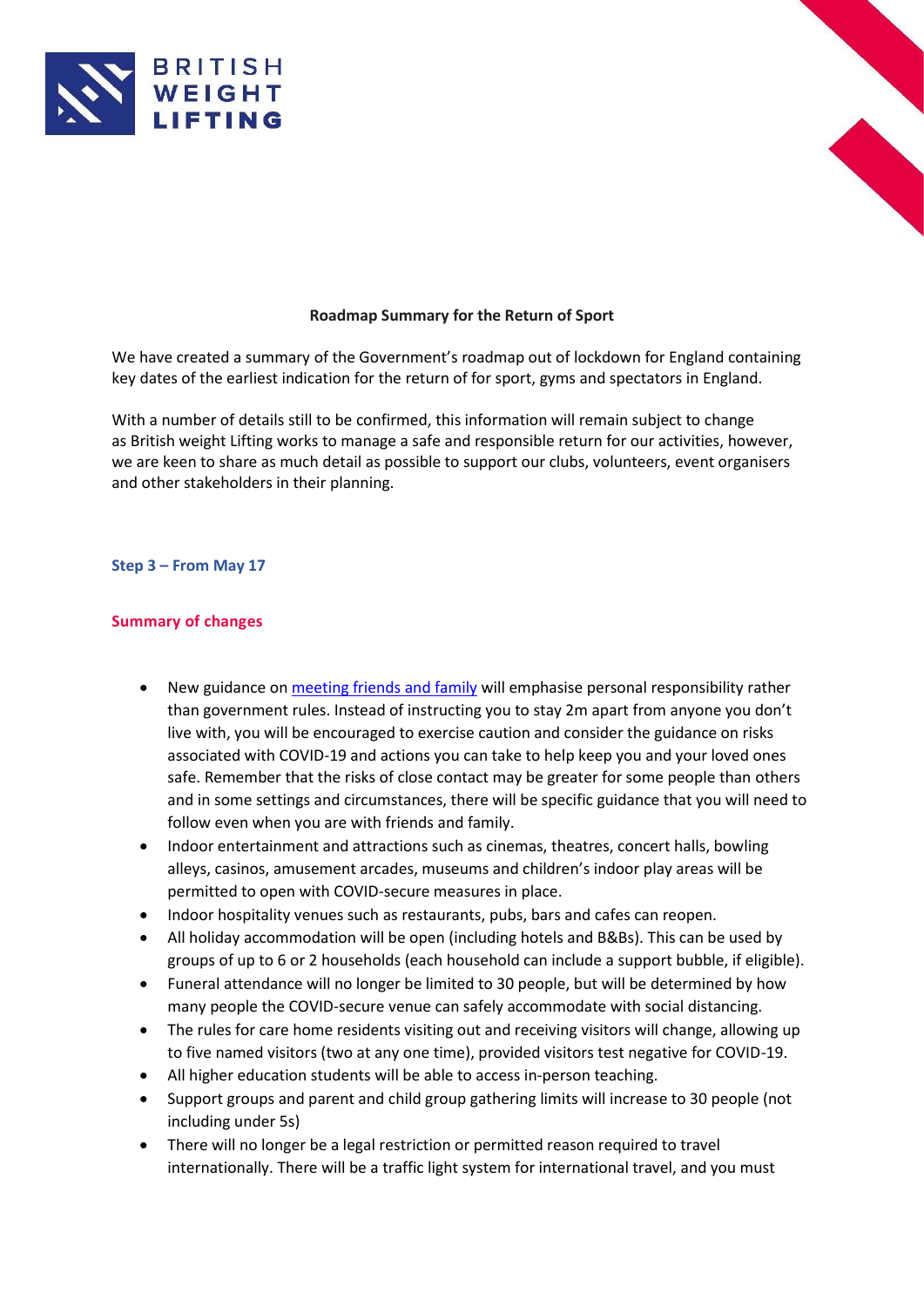

follow the [rules when returning to England depending on whether you return from a red,](https://www.gov.uk/guidance/red-amber-and-green-list-rules-for-entering-england)  [amber or green list country.](https://www.gov.uk/guidance/red-amber-and-green-list-rules-for-entering-england)

- Indoor gatherings of either six people (the 'rule of six') or two households can take place. Organised indoor adult and children sport and physical activity can return (including exercises classes) subject to sport-specific guidance. For organised indoor sport and physical activity, there's no limit on group numbers so long as people adhere to capacity restrictions on indoor facilities. The maximum occupancy of each indoor facility should be limited by providing a minimum of 100 square foot per person. This is equivalent to one person per 9.3 square metres or approx. one person per 3.05m².
- Up to 30 people can meet outdoors. Organised outdoor sport and physical activity can take place in any numbers, subject to sport-specific guidance.
- All sports facilities can open. This includes facilities which can be used for sport but are primarily used for leisure (such as trampoline parks, bowling alleys and ice rinks) or which provide physical activity which is not a recognised sport (such as airsoft venues).
- Spas and steam rooms will be allowed to re-open.
- Both outdoor and indoor gatherings or events, organised by a business, charity, public body or similar organisation, can be organised, subject to specific conditions: that they comply with COVID-Secure guidance including taking reasonable steps to limit the risk of transmission, complete a related risk assessment; and ensure that those attending do not mix beyond what is permitted by the social contact limits (unless another exemption exists, such as for organised sport or exercise, supervised activities for children or a significant life event).
- Spectators will be permitted to view events on both public and private land in Step 3, but need to adhere to social distancing rules and social gathering limits (groups of 30 outdoors and six people/two households indoors). Spectators are allowed indoors, but the total number of all participants, coaches, officials and spectators must be aligned with the ventilation rates permitted by the particular venue.
- During Step 3, the government will also allow some larger performances and sporting events in indoor venues to admit spectators with a capacity of 1,000 people or half-full (whichever is a lower number), and in outdoor venues with a capacity of 4,000 people or half-full (whichever is a lower number). In the largest outdoor seated venues, where crowds can be spread out, up to 10,000 people will be able to attend (or a quarter-full, whichever is lower).
- Travel: You can leave your home to exercise and take part in informal and organised sport and physical activity. Car sharing will be permitted in Step 3 for sport and physical activity. The [guidance for safer travel](https://www.gov.uk/guidance/coronavirus-covid-19-safer-travel-guidance-for-passengers) will be updated ahead of Step 3 to provide further information about this.
- Hospitality: Clubhouses and facilities that serve food and drink can open. In Step 3, both indoor and outdoor hospitality will be permitted. The [guidance on hospitality settings](https://www.gov.uk/guidance/working-safely-during-coronavirus-covid-19/restaurants-offering-takeaway-or-delivery) will be updated ahead of Step 3 to provide further information about this.